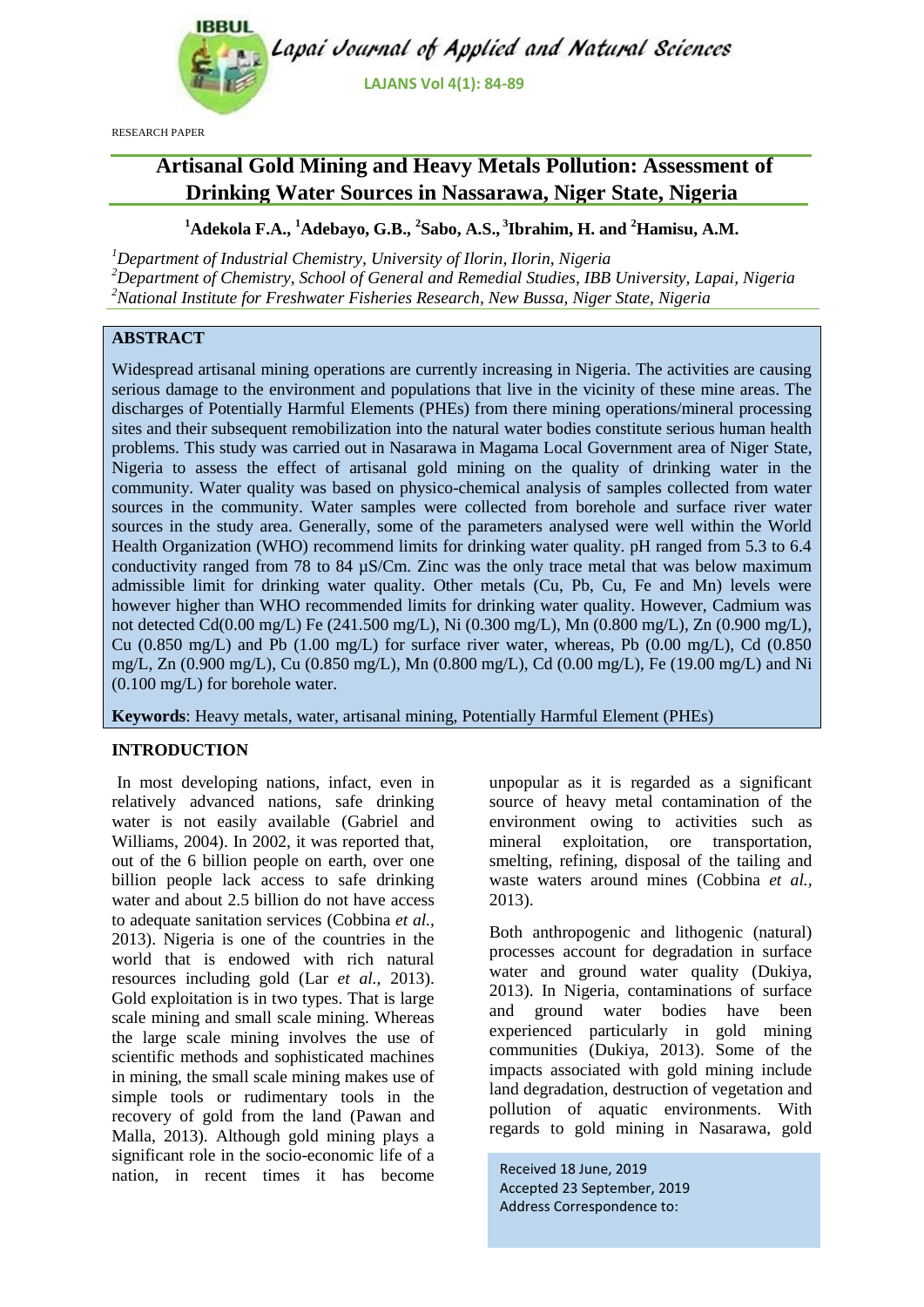bearing ore is ground thoroughly and mixed with mercury to form an amalgam. The gold amalgam is roasted to release mercury and to concentrate the gold (Idowu *et al.,* 2013). Excess mercury in the mine tailings is discarded unto the environment which ends up in water bodies through runoff. Methylmercury in water and mercury oxides in air that result from gold amalgam finds itself in humans through inhalation or ingestion of water mercury contaminated fish or food (Huu *et al.,* 2010). Weathering of rocks and heaped waste materials in mining sites also result in the release of toxic chemicals into the environment especially, into aquatic bodies (Hentischel *et al.,* 2003). Other ills observed in the gold mining communities due to the small scale mining activities are rapid lost of farm lands, water in the study area, mining results in heaping of rocks and mine waste around trees. Silting of rivers and streams is also evident (AlJassir *et al.,* 2005). Heavy metals that can be leached from waste rocks into water bodies

include arsenic (As), cadmium (Cd), chromium (Cr), mercury (Hg), lead (Pb) and zinc (Zn) (Lar *et al.,* 2013). Literature sources point to the fact that most cognitive impairments especially in children is due to the presence of elevated levels of trace metals such as mercury  $(Hg)$ , lead  $(Pb)$ , zinc  $(Zn)$ , arsenic (As) and cadmium (Cd) in the environment. The main goal of this paper is to determine the levels/concentration of some of the physicochemical parameters and trace metals (Fe, Cd, Mn, Pb, Cu, Zn and Ni) in drinking water in Nasarawa gold mining community and to compare the values with international organization such as the World Health Organization (WHO's) recommended drinking water standards. This will help to determine the state of the quality of drinking water in the community and suggest measures to reduce or prevent water pollution in the area.

| Earth's sphere | Dry extraction                                                                                                                                      | Wet extraction                                                                                                                               | Nearshore<br>extraction                                         | Deep-sea<br>mining                                              |
|----------------|-----------------------------------------------------------------------------------------------------------------------------------------------------|----------------------------------------------------------------------------------------------------------------------------------------------|-----------------------------------------------------------------|-----------------------------------------------------------------|
| Surface water  | altered nutrient levels<br>(potential)<br>eutrophication);<br>pollution<br>by<br>contaminated<br>pollution<br>wastewater,<br>by aggravated erosion. | denitrification;<br>burdening of recipient<br>with large quantities<br>of muddy Wastewater,<br>pollution<br>by<br>contaminated<br>wastewater | turbidity;<br>oxygen<br>consumption;<br>wastewater<br>pollution | turbidity:<br>oxygen<br>consumption;<br>wastewater<br>pollution |
| Ground water   | recession<br>groundwater;<br>deterioration<br>of<br>groundwater quality                                                                             | of altered<br>groundwater<br>altered<br>level;<br>groundwater quality                                                                        |                                                                 |                                                                 |
| Miscellaneous  | potential modification<br>of microclimate                                                                                                           | modification<br>of<br>microclimate; growth of<br>pathogens in still-water<br>areas                                                           |                                                                 |                                                                 |

Table 1: Forms of surface mining and their main environmental impacts (Dukiya, 2013).

#### **METHODOLOGY**

#### **Equipment and the Method used at the mining sites**

As earlier mentioned, the artisanal miners (illegal miners) totally depend on local tools like digger, hoes, axes, cutlasses, buckets and other local materials for digging into the earth crust. The few modern materials used include rock blaster and petrol pumping machine to

draw water out of the mining pits (Dukiya, 2013).

The drilling of rocks and evacuation of debris after blasting is purely manual by relay method. Different types of intoxicants are taken orally or injected into the bodies of the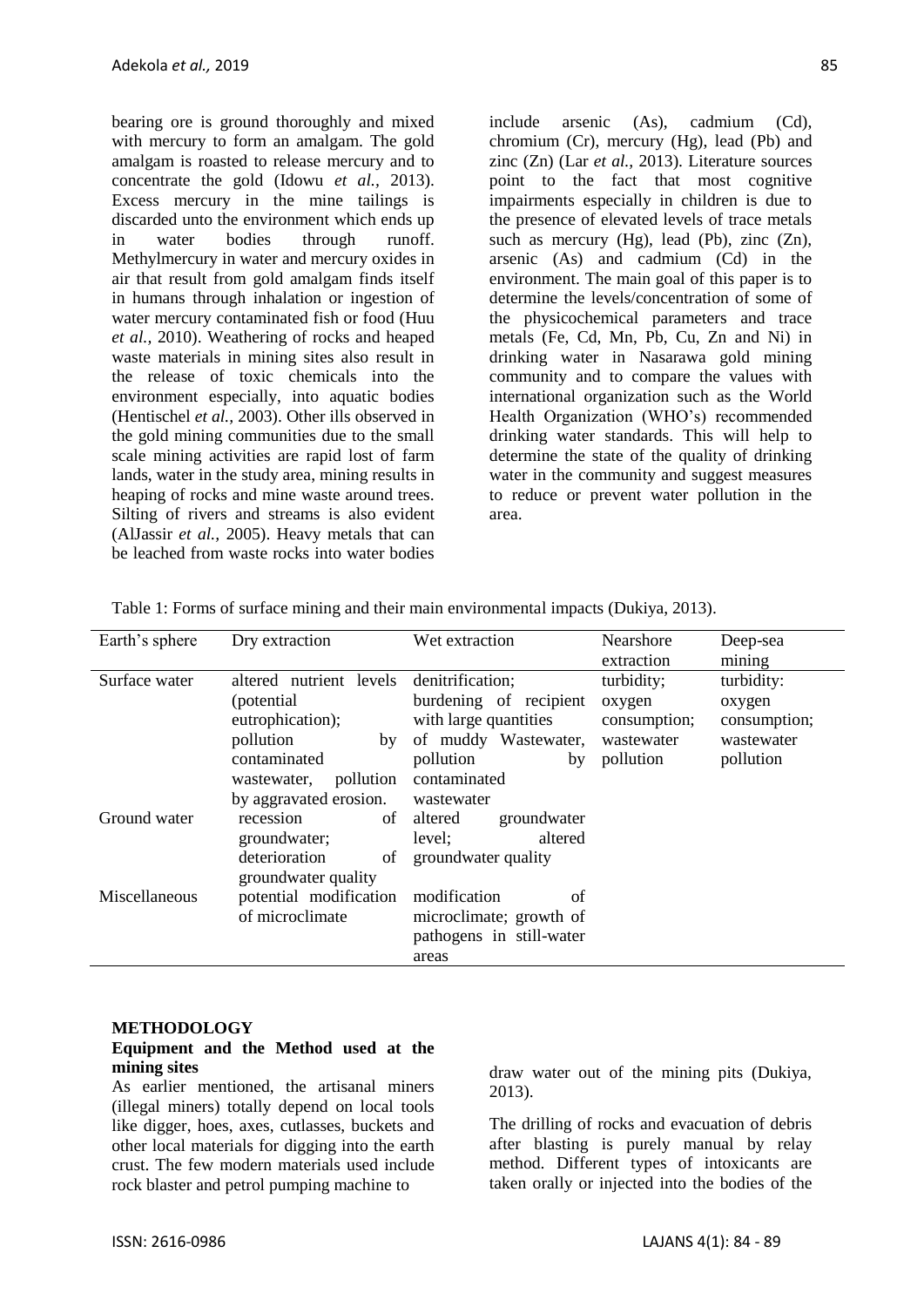young miners who work like machines tirelessly and many at times using drugs. Figures 1 to 7 show some mining sites and equipments used for mining activities.



Fig.1: Popo mining area in Kainji (Borgu LGA) Niger State



Fig.2: Unguwan Kawo mining site (Rafi LGA), Niger State



Fig. 3: Some artisanal miners extracting gold particles in the Popo mining area.



Fig. 4: Gold sample been ground using grinding machine at the processing site (Nassarawa Village)



Fig. 5: Fine gold particles after grinding at the Nassarawa processing site



Fig. 6: Shows some artisanal miners carrying out sluicing process at the Manyara river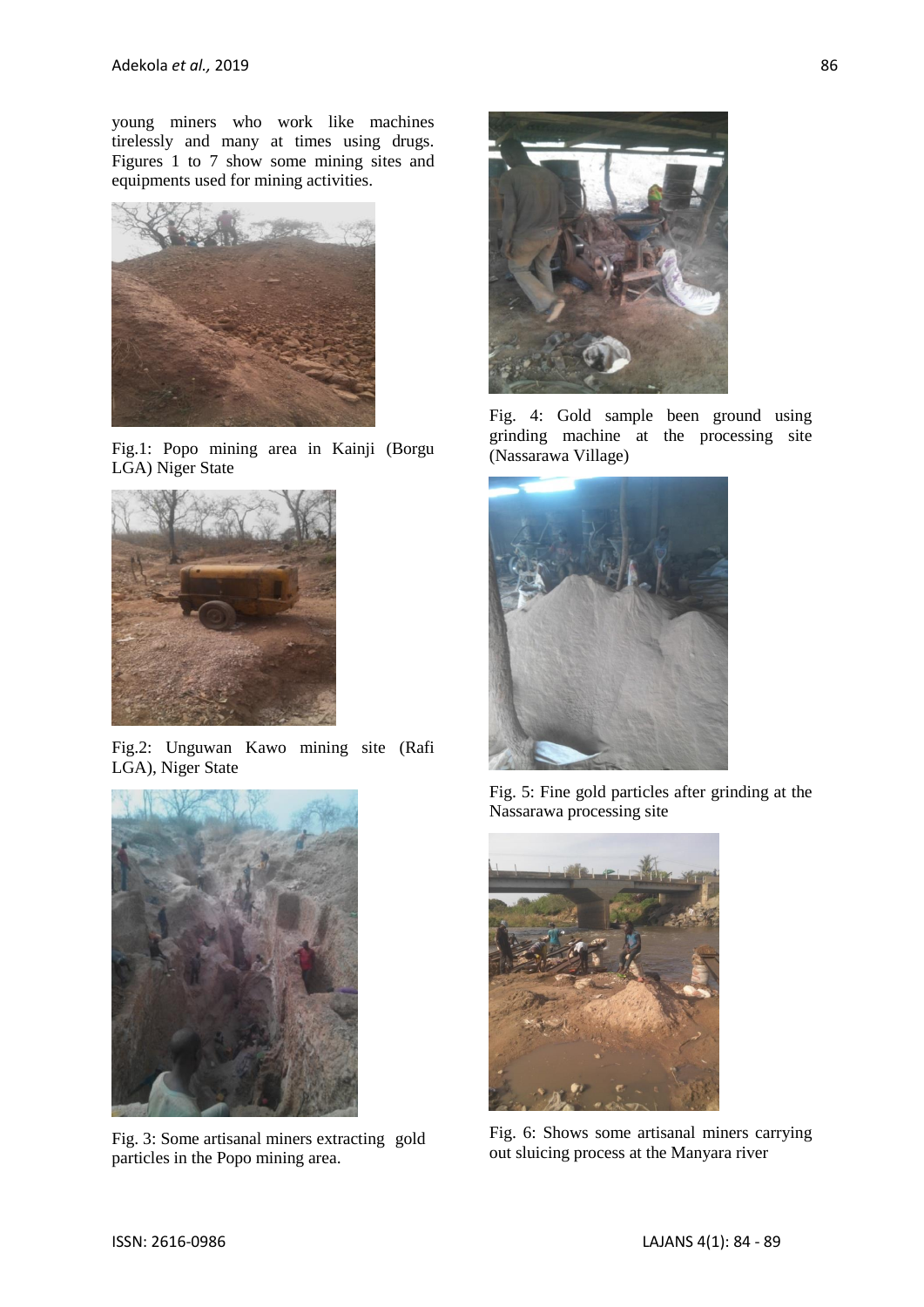

Fig. 7: Sluicing process at the Manyara river

#### **Study area**

The study was conducted in Nassarawa Community in Magama Local Government Area of Niger State, Nigeria. The community lies between latitude  $9^{\circ}$  55'N and Longitude  $4^{\circ}$  31'E.

#### **Water Sampling and analyses**

Random sampling techniques were employed in the selection of sampling sites in the study area. Sampling was done between November 2016 and March 2017. Water samples were collected from two drinking water sources (River and Borehole) which are the main sources of drinking water in the study area. Sample bottles were rinsed with deionized water before samples were collected. Collected samples were preserved in an ice bath at temperature of  $4^{\circ}$ C (Gabriel and Williams, 2004). Samples were taken in separate containers for physicochemical and trace metal analysis. Samples for trace metal analysis were each preserved with 0.5 ml of concentrated nitric acid before transporting to the laboratory at ROTAS SOIL LAB LIMITED, located at Plot 10, Kobomoje Street, near D'Rovan Hotel, Ring Road, Ibadan, Nigeria for analysis. The samples were analysed for various parameters including electrical conductivity, pH, total metal concentration and trace metals such as cadmium (Cd), manganese (Mn), iron (Fe) etc. Physical parameters like conductivity meter and pH meter respectively. Total metals (Zn, Cu, Ni, Cd, Fe, Pb and Mn) analysis was done using Atomic Absorption Spectrophotometer (AAS).

#### **RESULTS AND DISCUSSION Physicochemical Parameters**

The range, mean and standard deviation of two physicochemical parameters (electrical conductivity and pH) as well as WHO's maximum admissible limits for both parameters are presented on Table 1. The values for pH in the surface river water (5.3) were above WHO, 2008 guidelines for drinking water quality. However, the pH values for borehole water samples (6.4) were within the WHO guidelines  $(6.5 - 8.5)$  for drinking water quality.

| Table 3: Samples Physicochemical parameters |  |  |  |  |
|---------------------------------------------|--|--|--|--|
|---------------------------------------------|--|--|--|--|

| Sample      |             | Temperature | EС  |
|-------------|-------------|-------------|-----|
| Description | pΗ          |             | uS. |
| MYR-W       | 5.3         | 26          | 84  |
| NSR-B       | 6.4         | 27.4        | 78  |
| <b>WHO</b>  | $6.5 - 8.2$ | $25+2$      | NG  |
| Guideline   |             |             |     |

Key:

*MYR-W -Water sample from Manyara River.* 

*NSR-B - Borehole water sample from Nassarawa mineral processing site.* 

Electrical conductivity of the water samples was 78 µS/cm (for borehole water) and 84µS/cm (for river water). Electrical conductivity (EC) is a measure of water's ability to conduct an electric current. This is due to the presence of some dissolved minerals in the water. Electrical conductivity therefore indicates presence of minerals but it does not give an indication of which element is present, but higher value of EC is a good indicator of the presence of contaminants such as sodium, potassium, chloride or sulfate (AlJassir *et al.,*  2005). The concentrations of trace meals [Zn, Pb, Cd, Cu, Fe, Ni and Mn) in the drinking water samples analysed are presented in Table 2. Zinc was the only trace metal that was below maximum admissible limit for drinking water quality. Cadmium in both water sources was below detection limit (Table 2).

*NG- No guideline stated by WHO, 2008.*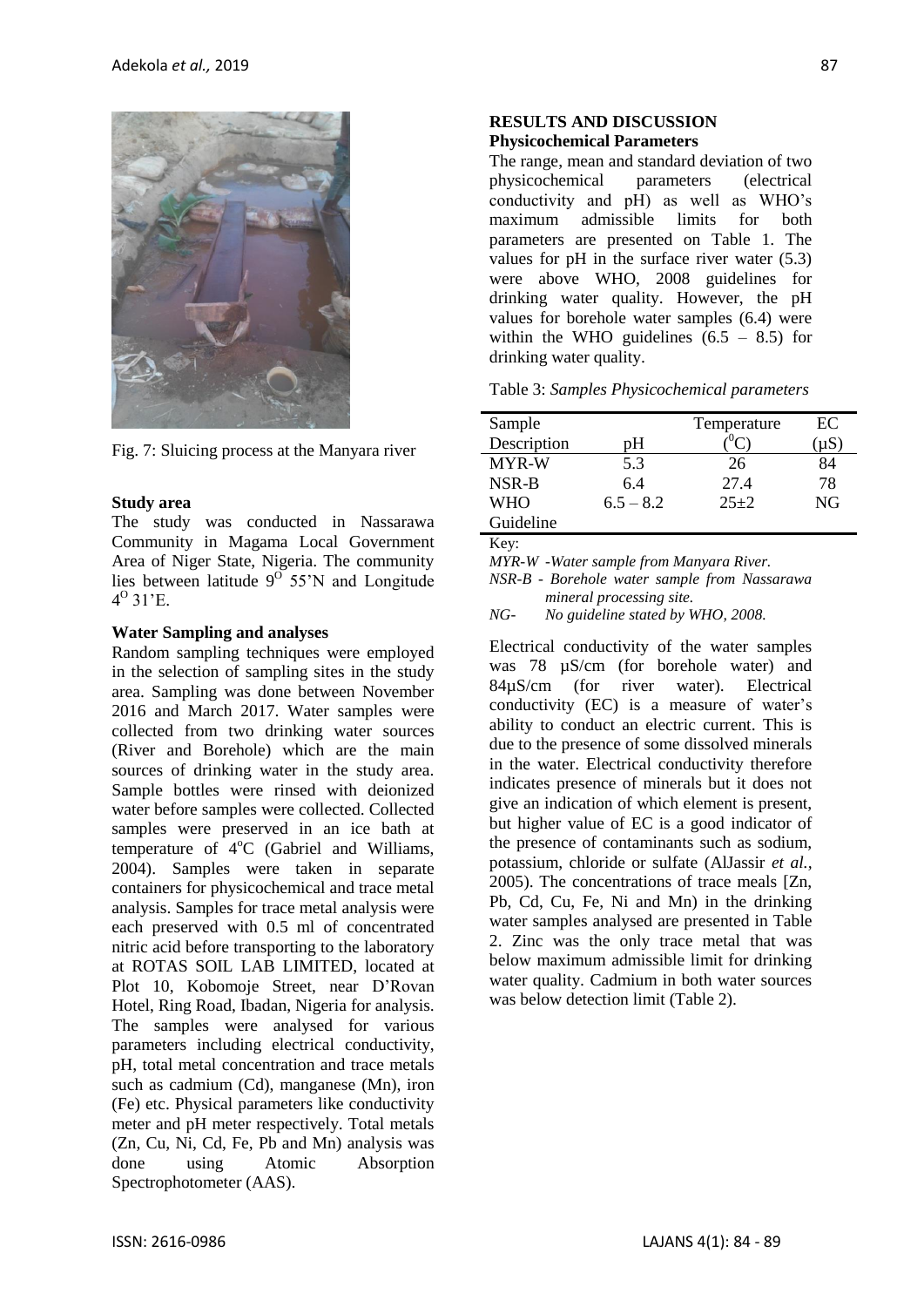| I            |    |    |
|--------------|----|----|
| I<br>۰.      | ۰. | I  |
| ۰.<br>×<br>v | ×  | ۰. |

|                   |        | Metal $(mg/L)$ |      |      |      |          |       |
|-------------------|--------|----------------|------|------|------|----------|-------|
| Sampling location | Fe     | Cd             | Mn   | Zn   | Pb   | Ni       | Ċu    |
| <b>MYR-W</b>      | 241.50 | 0.00           | 0.80 | 0.90 | .00  | 0.35     | 0.85  |
| $SR-B$            | 19.00  | 0.00           | 3.35 | 1.30 | 0.00 | 0.10     | l.60  |
| WHO Guideline     | 0.30   | 0.003          | 0.50 | 5.0  | 0.01 | $0.07\,$ | 0.005 |
| $V \sim$          |        |                |      |      |      |          |       |

Table 3: *Level of some trace metals for drinking water samples from the study area.*

Key:

*MYR-W- Water sample from Manyara River.* 

*NSR-B - Borehole water sample from Nassarawa mineral processing site.* 

### **Conclusion and Recommendations**

This research was conducted to determine the levels/concentrations of some of the physicochemical parameters (pH and electrical conductivity) and trace metals (Cu, Cd, Mn, Fe, Pb and Zn) in drinking water in Nassarawa and to compare the values with international organization such as the World Health Organization's recommended drinking water standards. The results of the study have shown that cadmium was not detected in both borehole and river water sources. Only Zn was detected at concentration lower than prescribed by the WHO. Other metals were found in concentration higher than permissible limits especially Pb (WHO, 2008).

Based on the findings of the study, it is recommended that:

- i. Mining activities in the new site could be continued but with caution, because the building up of these heavy metals especially Pb over time is likely to cause immediate and long term damage to the aquatic ecosystem as well as to the people living in these areas especially children. Hence this calls for continual monitoring of heavy metals concentration at the mineral processing sites.
- ii. The artisanal miners should also avoid conducting mining activities close to residential areas, farmlands and water bodies. Mining should be restricted to specified locations with attendant facilities to improve the efficiency and economy of the operations.

iii. Establishment and enforcement of adequate environmental quality standards coupled with awareness creation among miners on the health and environmental implications of the mining activities, protective measures and government policies on mining is advocated.

## **REFERENCES**

- Al Jassir, M. S., Shaker, A. and Khaliq, M. A. (2005). Deposition of heavy metals on green leafy vegetables sold on road sides of Riyadh, Saudi Arabia. "Bulletin of Environment Contamination and Toxicology". (75), 1020 – 1027.
- Cobbina, S. J., Kumi, M. and Myilla, M. (2013). Small Scale Gold Mining and Heavy Metal pollution: Assessment of Drinking Water sources in Datuku in the Talensi-Nabdam District. "*International Journal of Scientific and Technology Research*" 1(2).2277 – 8616.
- Dukiya, J. J. (2013).The Environmental implication of illegal mining activities in Nigeria, a case study of Pandogari and Barikin Ladi/Buruku surface mines in Niger/Plateau States. "IOSR *Journal of Humanities and Social Science"*, 13 (1),  $13 - 19.$
- Gabriel, M. and Williams, D. (2004). Principal biogeochemical factors affecting the speciation and transport of mercury through the terrestrial environment. "Environmental geochemistry and Health".  $(26)2$ :  $421 - 434$ .